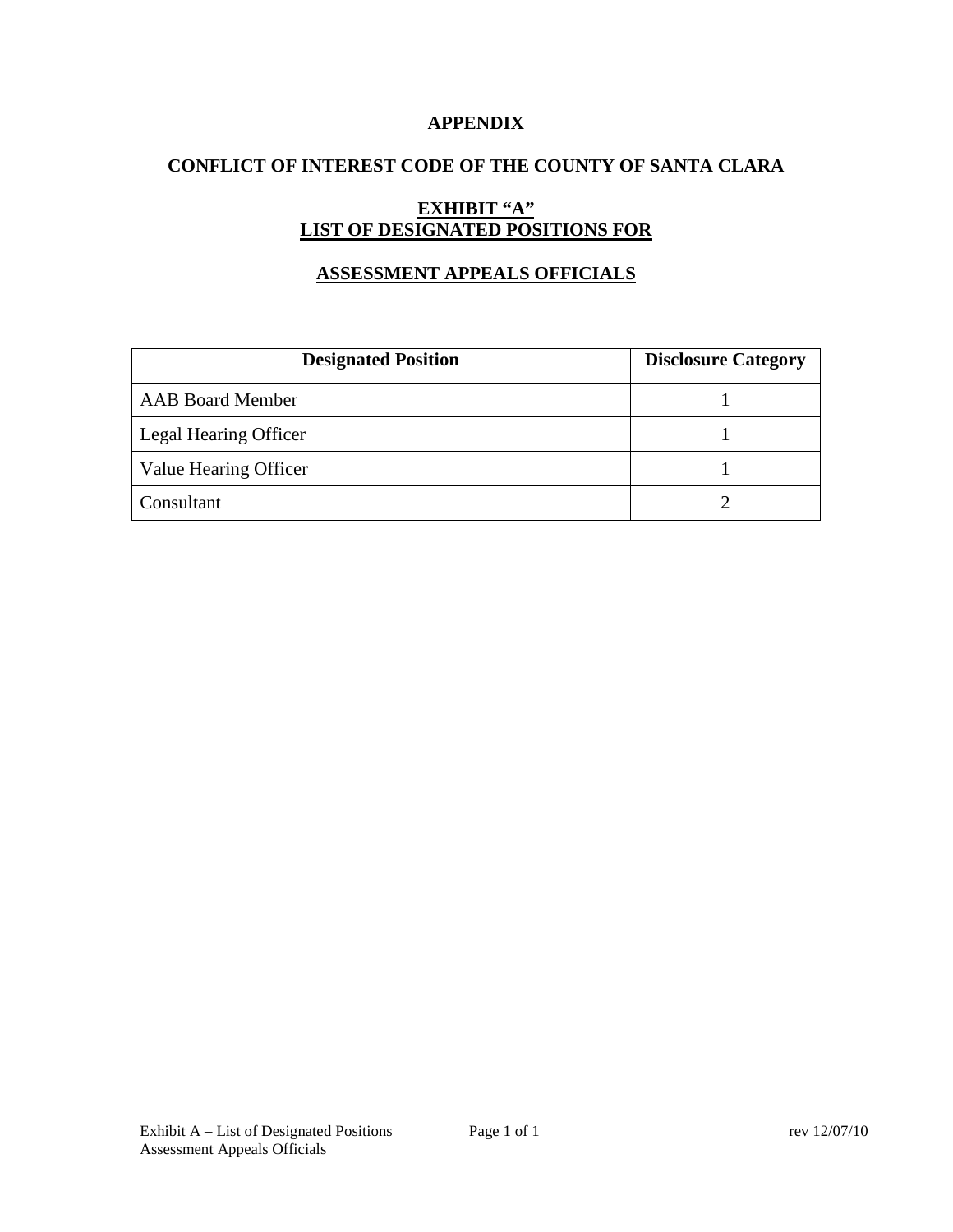#### **APPENDIX**

### **CONFLICT OF INTEREST CODE OF THE COUNTY OF SANTA CLARA**

# **EXHIBIT "B" DISCLOSURE CATEGORIES FOR**

# **ASSESSMENT APPEALS OFFICIALS**

Pursuant to the County of Santa Clara's Conflict of Interest Code, Disclosure Categories 1 and 2 shall read as follows for all Code Agencies.

**Disclosure Category 1:** Persons in this category shall disclose:

(1) all investments in, business positions in, and income (including gifts, loans and travel payments) from:

(a) all sources that provide, plan to provide, or have provided in the last two years, facilities, goods, software, hardware, or related technology, equipment, vehicles, machinery or services, including training or consulting services, to the County;

(b) all sources that are subject to the regulatory, monitoring, investigatory, enforcement, valuation, certification, permit or licensing authority of, or have an application for a license, permit or certificate pending before, the County;

(c) all sources that receive, are planning to apply to receive, or have received in the last two years, grants or other monies from or through the County; and sources that receive referrals to provide assessments and/or treatments that are required or recommended by the County; and

(2) all interests in real property in the County of Santa Clara located entirely or partly within the County, or within two miles of County boundaries, or of any land owned or used by the County.

**Disclosure Category 2**: Each Consultant shall disclose: (1) all investments in, business positions in, and income (including gifts, loans and travel payments) from: (a) all sources that provide, plan to provide, or have provided in the last two years, facilities, goods, software, hardware, or related technology, equipment, vehicles, machinery or services, including training or consulting services, to the County; (b) all sources that are subject to the regulatory, monitoring, investigatory, enforcement, valuation, certification, permit or licensing authority of, or have an application for a license, permit or certificate pending before, the County; (c) all sources that receive, are planning to apply to receive, or have received in the last two years, grants or other monies from or through the County; and